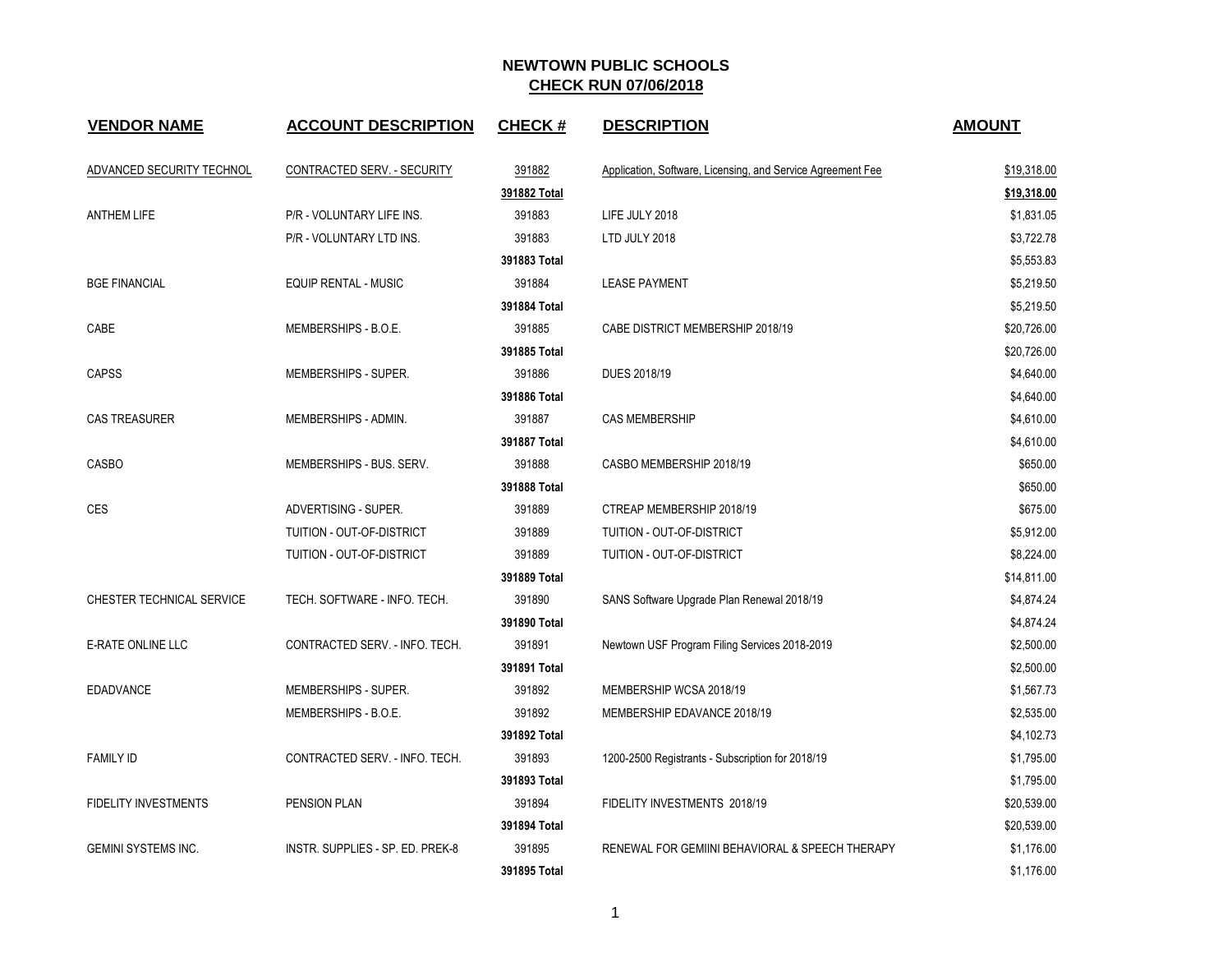## **NEWTOWN PUBLIC SCHOOLS CHECK RUN 07/06/2018**

| <b>VENDOR NAME</b>          | <b>ACCOUNT DESCRIPTION</b>     | <b>CHECK#</b> | <b>DESCRIPTION</b>                                         | <b>AMOUNT</b> |
|-----------------------------|--------------------------------|---------------|------------------------------------------------------------|---------------|
|                             |                                |               |                                                            |               |
| <b>ISTE</b>                 | MEMBERSHIPS - COMPUTER ED.     | 391896        | Membership renewal 2018/19                                 | \$115.00      |
|                             |                                | 391896 Total  |                                                            | \$115.00      |
| <b>MAILFINANCE</b>          | EQUIP RENTAL - ADMIN.          | 391897        | LEASE AGREEMENT 2018/19 H/S                                | \$783.00      |
|                             | EQUIP RENTAL - BUS. SERV.      | 391897        | LEASE AGREEMENT 2018/19 C/O                                | \$783.00      |
|                             | EQUIP RENTAL - BUS. SERV.      | 391897        | LEASE AGREEMENT 2018/19 C/O                                | \$591.00      |
|                             |                                | 391897 Total  |                                                            | \$2,157.00    |
| MESSAGE LOGIX INC.          | CONTRACTED SERV. - SECURITY    | 391898        | Anonymous Alerts student bullying and safety reporting app | \$1,521.20    |
|                             |                                | 391898 Total  |                                                            | \$1,521.20    |
| <b>NASSP</b>                | MEMBERSHIPS - ADMIN.           | 391899        | <b>STUDENT COUNCIL</b>                                     | \$95.00       |
|                             | MEMBERSHIPS - ADMIN.           | 391899        | NATIONAL HONOR SOCIETY MEMBERSHIP                          | \$385.00      |
|                             |                                | 391899 Total  |                                                            | \$480.00      |
| NATIONAL MINORITY UPDATE    | ADVERTISING - SUPER.           | 391900        | ADV SPACE NMU070218                                        | \$885.00      |
|                             |                                | 391900 Total  |                                                            | \$885.00      |
| <b>NAVIANCE INC.</b>        | CONTRACTED SERV. - GUIDANCE    | 391901        | Naviance for Middle School- Distric                        | \$2,325.30    |
|                             |                                | 391901 Total  |                                                            | \$2,325.30    |
| NEW ENGLAND ASSOC. O        | MEMBERSHIPS - ADMIN.           | 391902        | <b>MEMBERSHIP</b>                                          | \$4,340.00    |
|                             |                                | 391902 Total  |                                                            | \$4,340.00    |
| NOODLE TOOLS INC.           | CONTRACTED SERV. - LIBRARY     | 391903        | 1 YEAR SUBSCRIPTION TO NOODLE TOOLS                        | \$297.00      |
|                             |                                | 391903 Total  |                                                            | \$297.00      |
| POWERSCHOOL GROUP LLC       | CONTRACTED SERV. - INFO. TECH. | 391904        | HS-PS-S-PSSL: PS SIS SSL CERTIFICATE 2018/19               | \$400.00      |
|                             | CONTRACTED SERV. - INFO. TECH. | 391904        | HS-PS-S-PSH: PS SIS Hosting 2018/19                        | \$14,628.00   |
|                             |                                | 391904 Total  |                                                            | \$15,028.00   |
| RAPTOR TECHNOLOGIES LLC     | CONTRACTED SERV. - SECURITY    | 391905        | Raptor Visitor Management System Annual Service Renewal    | \$3,570.00    |
|                             |                                | 391905 Total  |                                                            | \$3,570.00    |
| RENAISSANCE LEARNING        | CONTRACTED SERV. - LIBRARY     | 391906        | Accelerated Reader SUBSCRIPTION for 2018/19                | \$5,181.00    |
|                             |                                | 391906 Total  |                                                            | \$5,181.00    |
| <b>SCHOLASTIC MAGAZINES</b> | INSTR. SUPPLIES - SOC. STUDIES | 391907        | Qty 30 UPFRONT classroom magazines                         | \$427.05      |
|                             | INSTR. SUPPLIES - SOC. STUDIES | 391907        | ship charge. Please pay now, magazine subscriptions.       | \$42.69       |
|                             |                                | 391907 Total  |                                                            | \$469.74      |
| TOOLS4EVER                  | CONTRACTED SERV. - INFO. TECH. | 391908        | Platinum User Management Resource Administrator Automation | \$2,632.00    |
|                             | CONTRACTED SERV. - INFO. TECH. | 391908        | Platinum Google Mail Connector 6700 Users 2018/19          | \$518.00      |
|                             |                                | 391908 Total  |                                                            | \$3,150.00    |